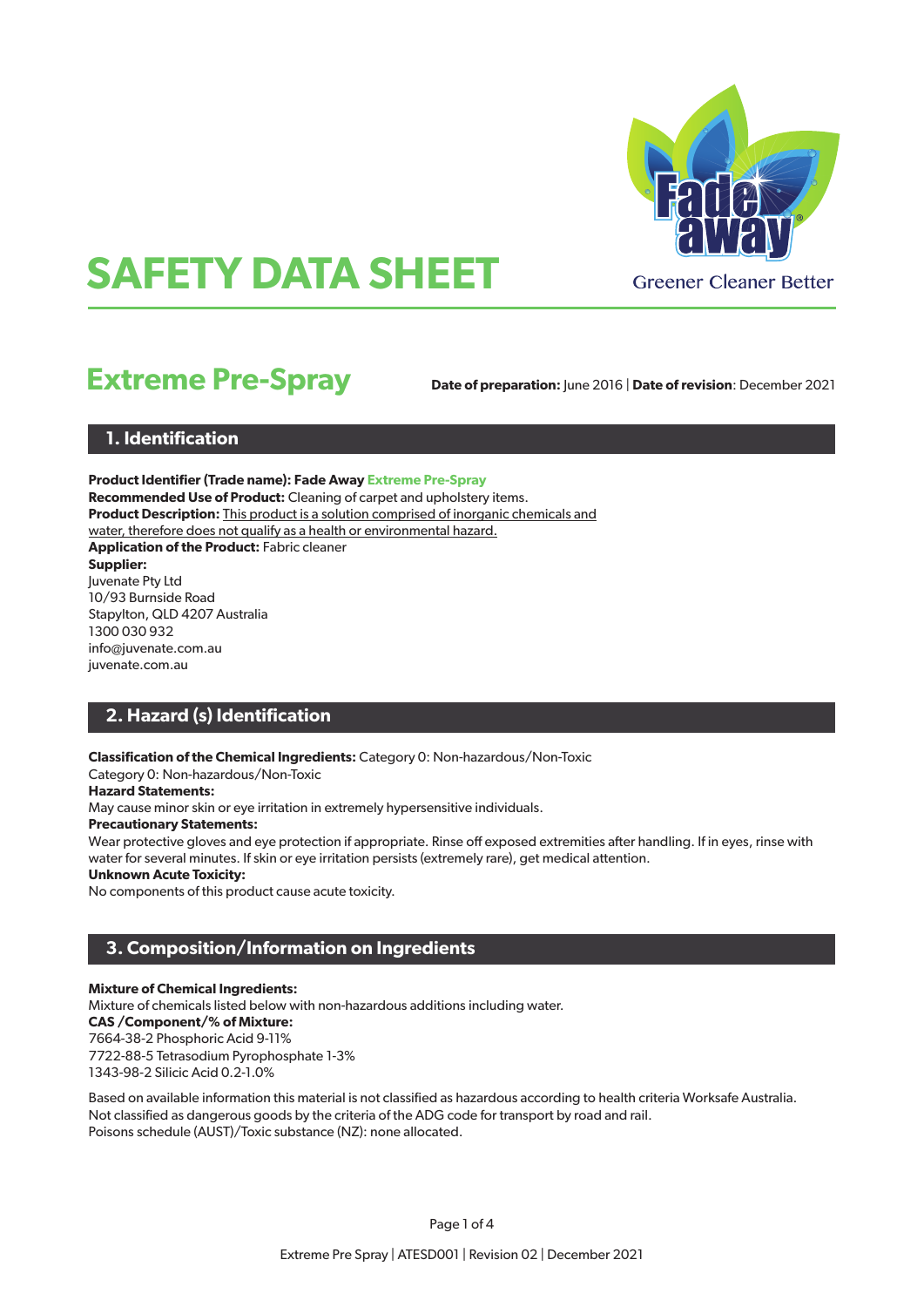# **4. First-aid Measures**

**Inhalation:** Not relevant **Skin Exposure:** Rinse with water. **Eye contact:** Irrigate eye with running water for several minutes. **Ingestion:** If nausea occurs consult doctor.

# **5. Fire-fighting Measures**

**Extinguishing Media:** product not flammable. **Protective Equipment:** product not flammable. **Precautions for fire fighting:** product not flammable.

#### **6. Accidental Release Measures**

**Precautions:** none required; product non-hazardous.

**Protective Equipment:** none required but may be preferred by user.

**Spill Containment/Cleanup Measure:** use liquid absorbing material for pickup of product; use squeegee to push spilled product into domestic floor drain if present.

# **7. Handling & Storage**

Keep containers tightly sealed in dry environment at standard room temperatures.

### **8. Exposure Controls/Personal Protection**

#### **Protective Measures:**

Usual precautionary measures for handling of mild non-toxic chemicals should be followed. Avoid excessive contact with skin and eyes. Breathing equipment not required. Protective gloves and eyewear optional.

# **9. Physical & Chemical Properties**

**Appearance:** clear liquid. **Odour: odourless. Odour Threshold:** not relevant. **pH value:** Concentrate 10.0-11.0 Ready To Use 9.0-10.0 **Melting Point:** undetermined. **Boiling Point:** 100 degrees Celsius. **Flash Point:** none. **Evaporation Point:** not determined. **Flammability:** non-flammable. **Explosive Limits:** not relevant. **Vapour Pressure/Density:** VP is not relevant/Density = 1.12-1.13 g/cc **Relative Density:** not determined. **Solubility:** not determined. **Partition Coefficient:** not determined. **Viscosity:** not determined. **Solvent Content:** Organic solvents: 0.0% Water: 85-89% Chemical Ingredients: 11-15%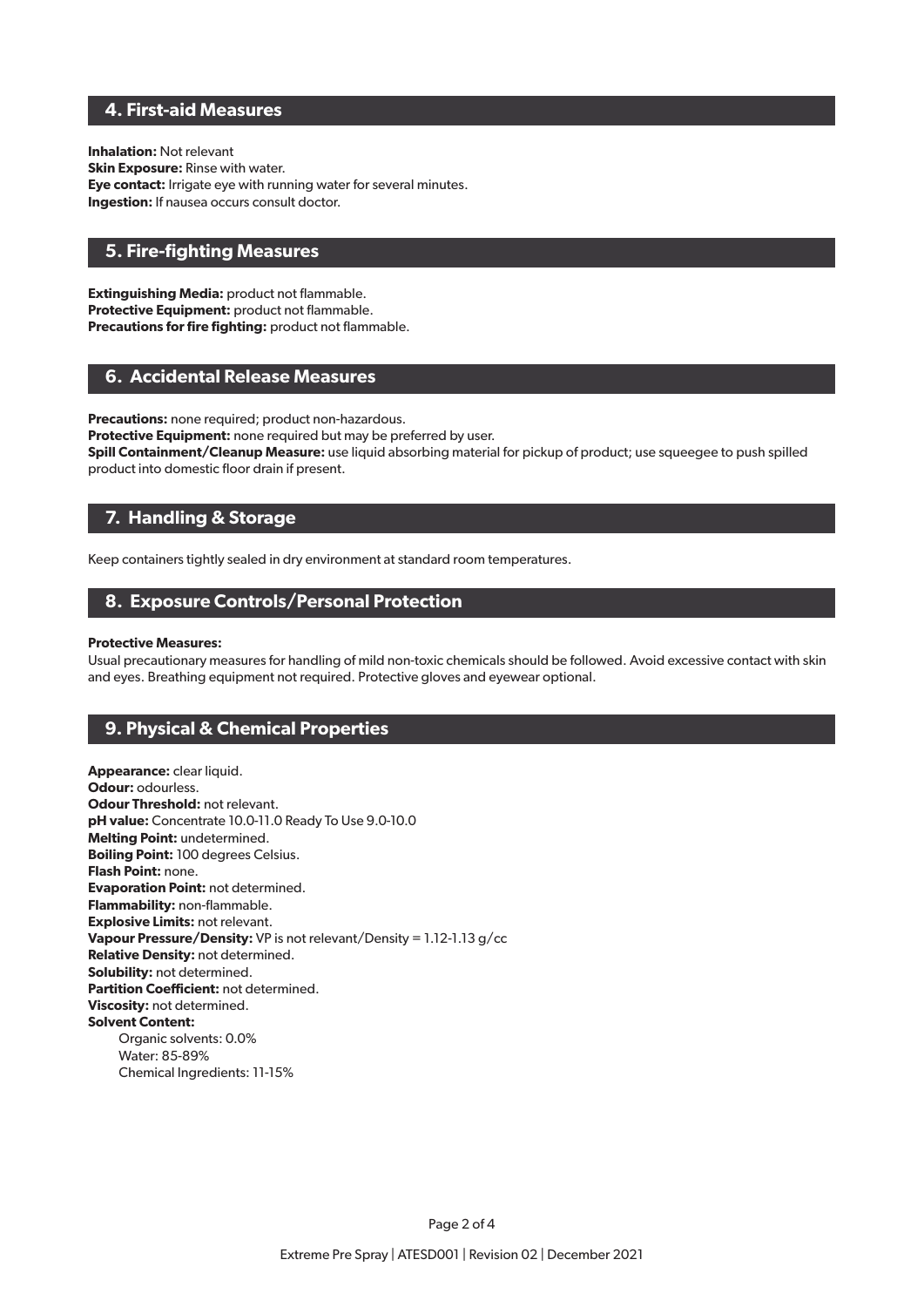# **10. Stability & Reactivity**

**Reactivity:** no relevant information. **Chemical stability:** stable under normal/standard conditions. **Possibility of hazardous reactions:** none. **Conditions to avoid:** no relevant information. **Incompatible materials:** no relevant information. **Hazardous decomposition:** no dangerous reactions known.

# **11. Toxicological Information:**

No adverse health effects expected if the product is handled in accordance with the safety data sheet and the product information sheet.

Symptoms that may arise if the product is mishandled are:

**Acute Toxicity:** none

**Description of Symptoms of Exposure:** mild irritant to skin of hypersensitive individuals; mild irritant to eyes and mucous membranes of hypersensitive individuals.

# **12. Ecological Information**

**Ecotoxicity:** no relevant information available.

**Persistence and degradability:** no relevant information available.

**Bioaccumulative potential:** no relevant information available.

**Mobility in soil:** no relevant information available.

**Other adverse effects:** no relevant information available.

**Other information:** no relevant information available.

# **13. Disposal Considerations**

**Waste disposal recommendations:** recycle empty containers or dispose of with household trash; liquid product can be washed into domestic waste water and/or sewage systems.

Refer to local, state and federal disposal regulations, if in doubt.

# **14 Transport Information**

#### **Road and Rail Transport**

Not classified as dangerous goods by the criteria of the Australian dangerous goods code (ADG code) by transport, road and rail.

# **15. Regulatory Information**

Based on available information this material is not classified as hazardous according to health criteria of Worksafe Australia

# **16. Other Information**

#### **No other data relevant.**

This information is based on our current knowledge and is intended to describe the product for the purposes of health, safety and environmental requirements only. It should not however be construed as guaranteeing any specific property of the product. It is the responsibility of the user to determine applicability of this information and the suitability of the product for any particular purpose.

**Date of preparation:** June 2016

Page 3 of 4